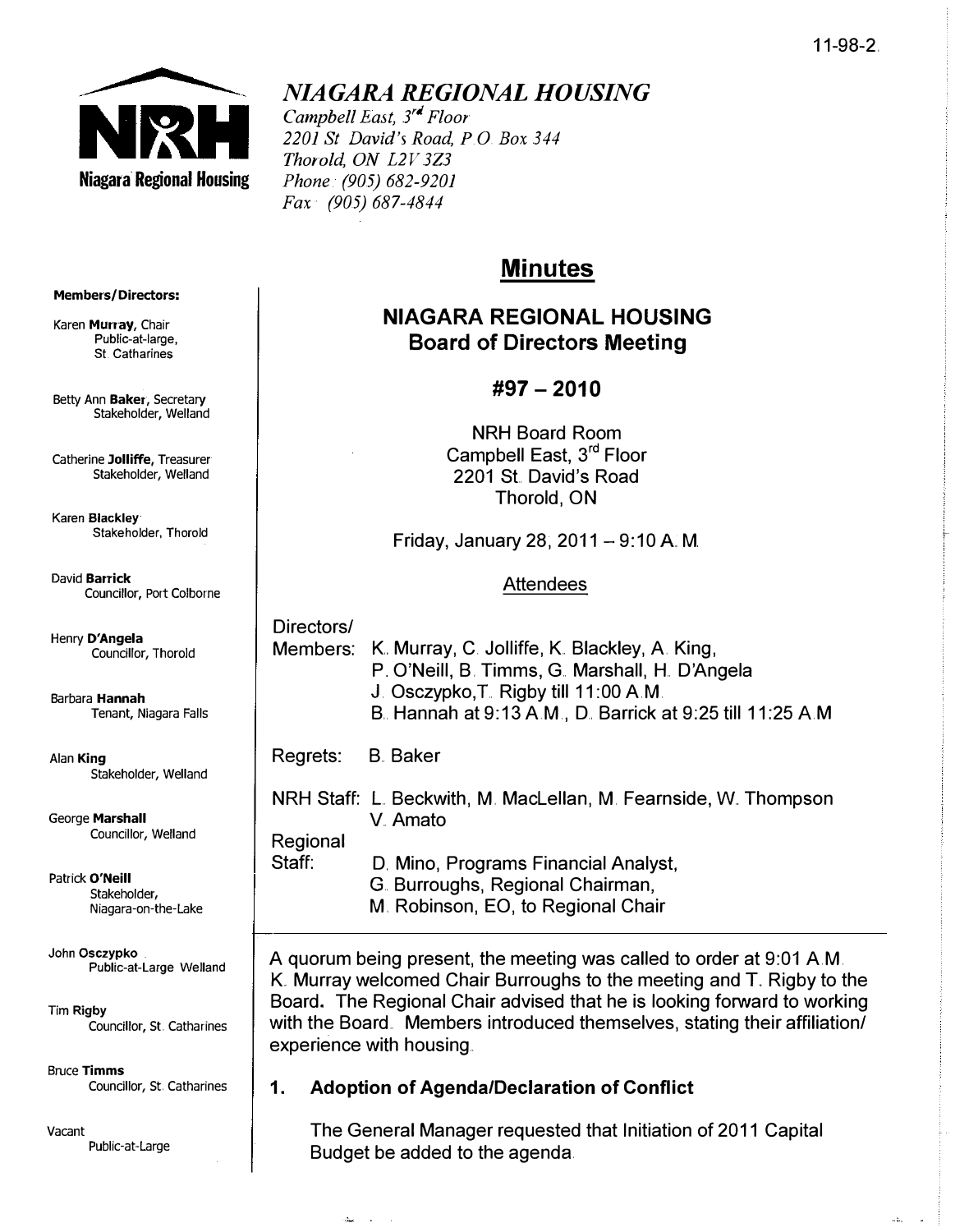#### January 28, 2011

Moved by H. D'Angela Seconded by C. Jolliffe

#### That, the agenda be adopted as amended.

**CARRIED** 

No conflicts were declared

#### 2. Approval of Minutes of the December 16, 2010 Meeting

Moved by B. Timms Seconded by A. King

That, the minutes of the December 16, 2010 meeting be adopted.

**CARRIED** 

#### Business Arising

2.8. Greetings to Board from Regional Chair Burroughs

### 2.1. Family Support Worker (FSW) Pilot Update - Report REV 11-97-2.1.

A revised report was distributed ..

B. Hannah joined the meeting at 9:13 A.M.

Staff reviewed the report.. The FSW Pilot resulted from one of the Business Cases for efficiencies.. Many NRH tenants do not have the resources to pursue adequate support for themselves or their children without legal or FSW assistance ..

The Board requested this report to determine if the program justifies the cost, as NRH has only recently begun to note only slight increases in rental revenue.

The Board requested financial statistics on the Community Services FSW program since inception of the program (11years) and clarification on the policy for obtaining required documentation from victims of abuse ..

Due to the length of the process and rotation in clients, Community Services was unable to provide stats on amounts recovered over the last 11 years but could provide a monthly "snapshot in time".. The FSW program success is measured by the number of provisions in pay for sole support cases and the average amount of payment. There are special provisions for victims of violence.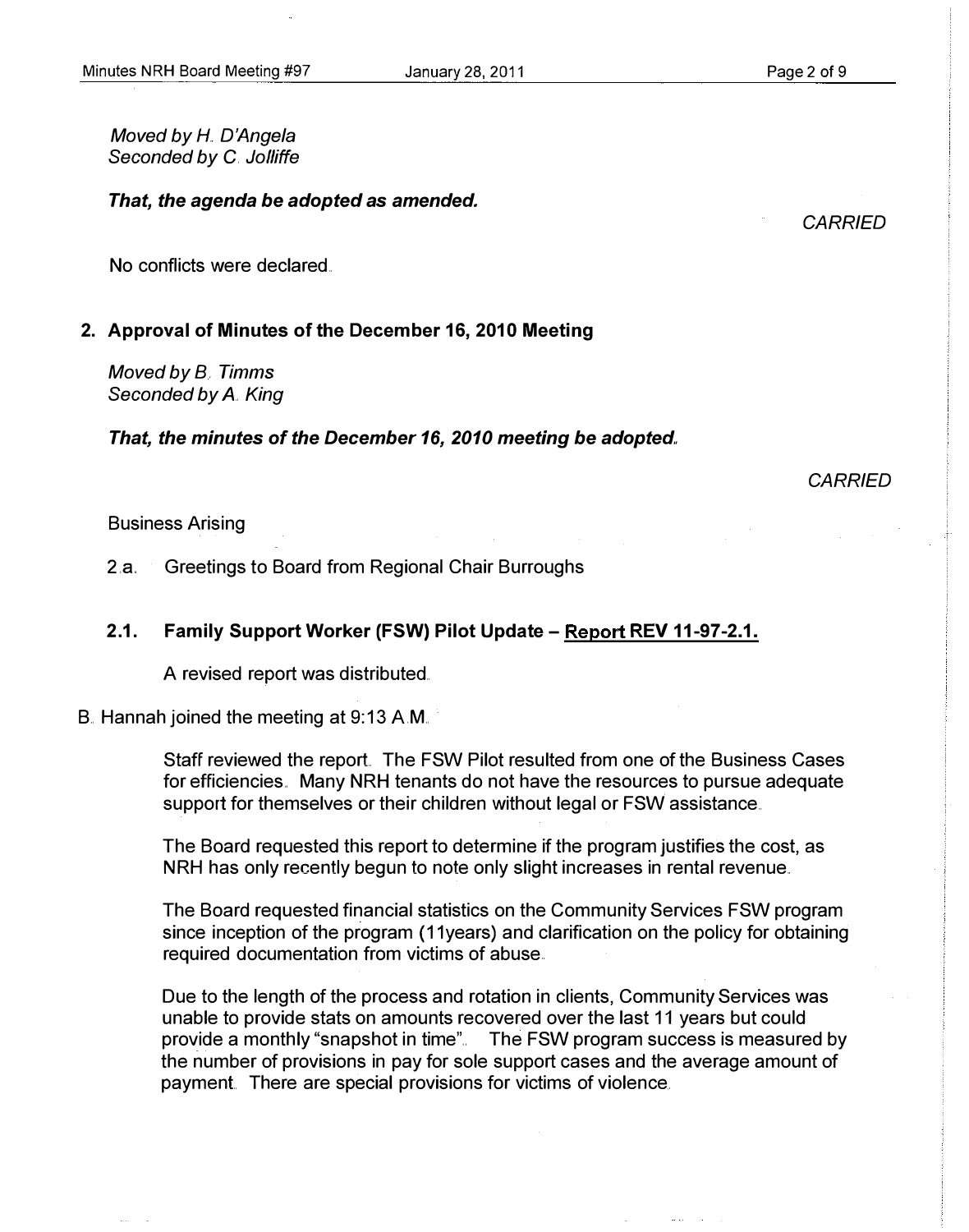Moved by A King Seconded by B.. Timms

- 1. That Niagara Regional Housing Board of Directors receives this report for information; and,
- 2. That Niagara Regional Housing Board agree to extend the Family Support Worker Pilot until December 31, 2011.

**CARRIED** 

The closed session was postponed till later in the meeting.

#### New Business

4.1. Quarterly Report to Council - October 1 - December 31, 2010 - Report 11-97-4.1.

Draft samples of the new cover for the report to Council and highlights for PHSS were distributed. The General Manager advised that she has noted some interesting stats and will be doing a trend analysis.. For example:

- the waiting list has increased by 31% since 2002; the total increase can be attributed to the economic downturn years, as the increase for 2008 to 2010 is  $31%$
- Day to day maintenance and work orders have increased  $4.6\%$  while move outs have decreased by 16%. Traditionally, work orders are higher if moveouts are high, due to the preparation of the unit for new tenancies.

Staff was requested to look for a way to provide number of people supported by community partnerships for next report.

Action by: W. Thompson

Moved by P. O'Neill Seconded by T. Rigby

That, the NRH 4<sup>th</sup> Quarter Report to Council October 1 - December 31, 2010 be approved and forwarded to Regional and Municipal Councils.

**CARRIED** 

Chair Burroughs and M. Robinson left the meeting

D. Barrick joined the meeting at 9:25 AM.

# 4.2. 4<sup>th</sup> Quarter Report on Operations - Report 11-97-4.2.

There was a brief discussion on the waiting list regarding the selection process and priority status, chronological order and market rent tenants ..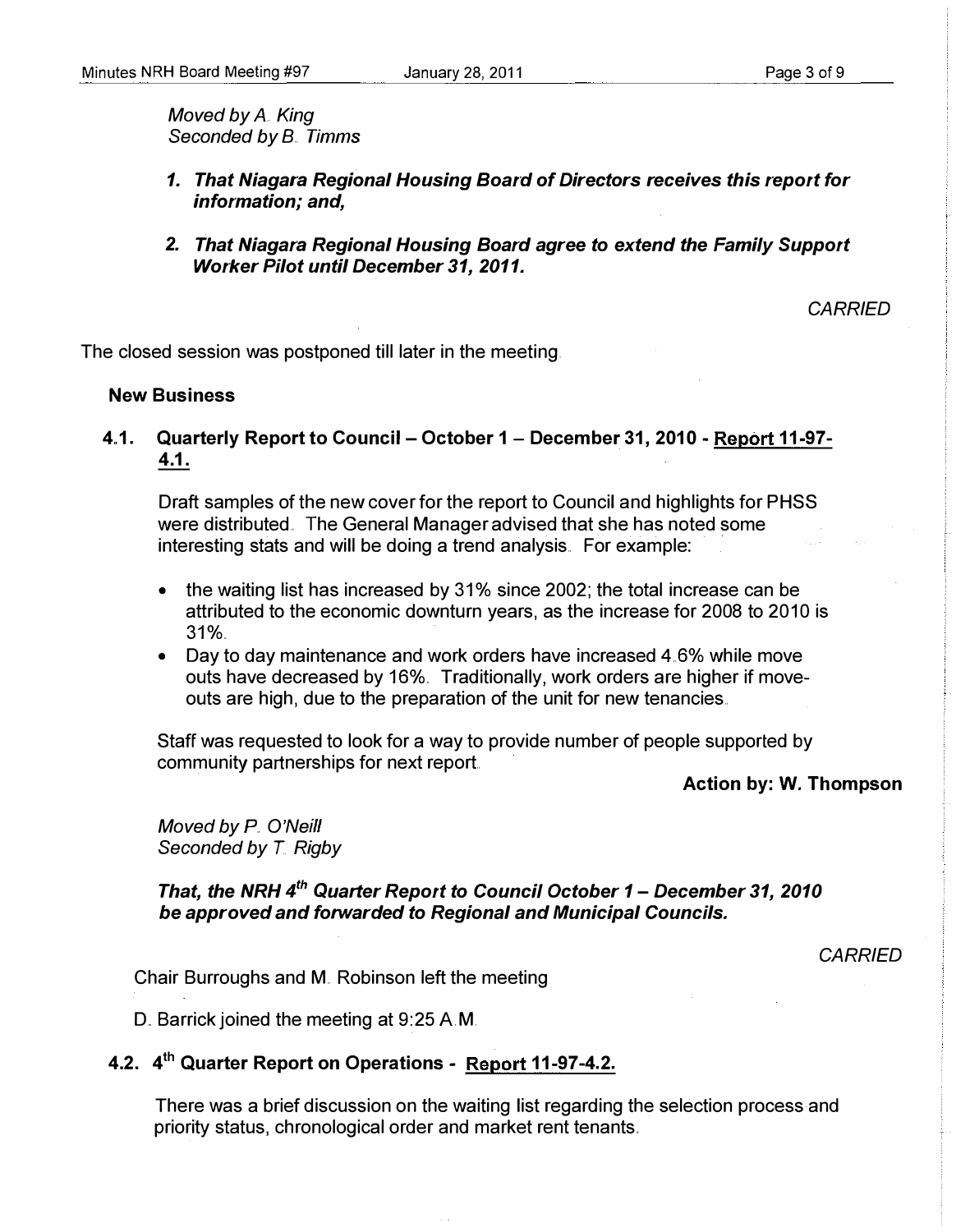Moved by K. Blackley Seconded by B. Timms

That the NRH Board of Directors approves the Operational Reports and Report on Variances as at December 31, 2010.

**CARRIED** 

### 4.3. Operational Reviews Semi-Annual Status Report - July 2010 to December 2010 -Report 11-97-4.3.

Staff explained details of the report for Directors.

Moved by H. D'Angela Seconded by B. Hannah

### That, the NRH Board of Directors approves the Operational Reports and Report on Variances as at December 31, 2010.

**CARRIED** 

### 4.4. Provincial Long-Term Affordable Housing Strategy - Report 11-97-4.4.

The report presents highlights of the attached Provincial Long-Term Affordable Housing Strategy which addressed most of the concerns submitted by NRH to the province for the strategy.

Staff advised that restoring the loss of Federal funding, will be the topic of a separate report to the Board, making recommendations to Council for support.

Moved by D. Barrick Seconded by T. Rigby

### That, the NRH Board of Directors receives the Provincial Long-Term Affordable Housing Strategy report for information.

**CARRIED** 

### 4.5. Bill 140, Strong Communities through Affordable Housing Act 2010- Report 11-97-4.5.

Staff reviewed legislative changes that will be included in the new Housing Services Act, 2010. Program details will form during the regulation development. Directors were requested to place the summary of legislation in their Director Handbooks for future reference.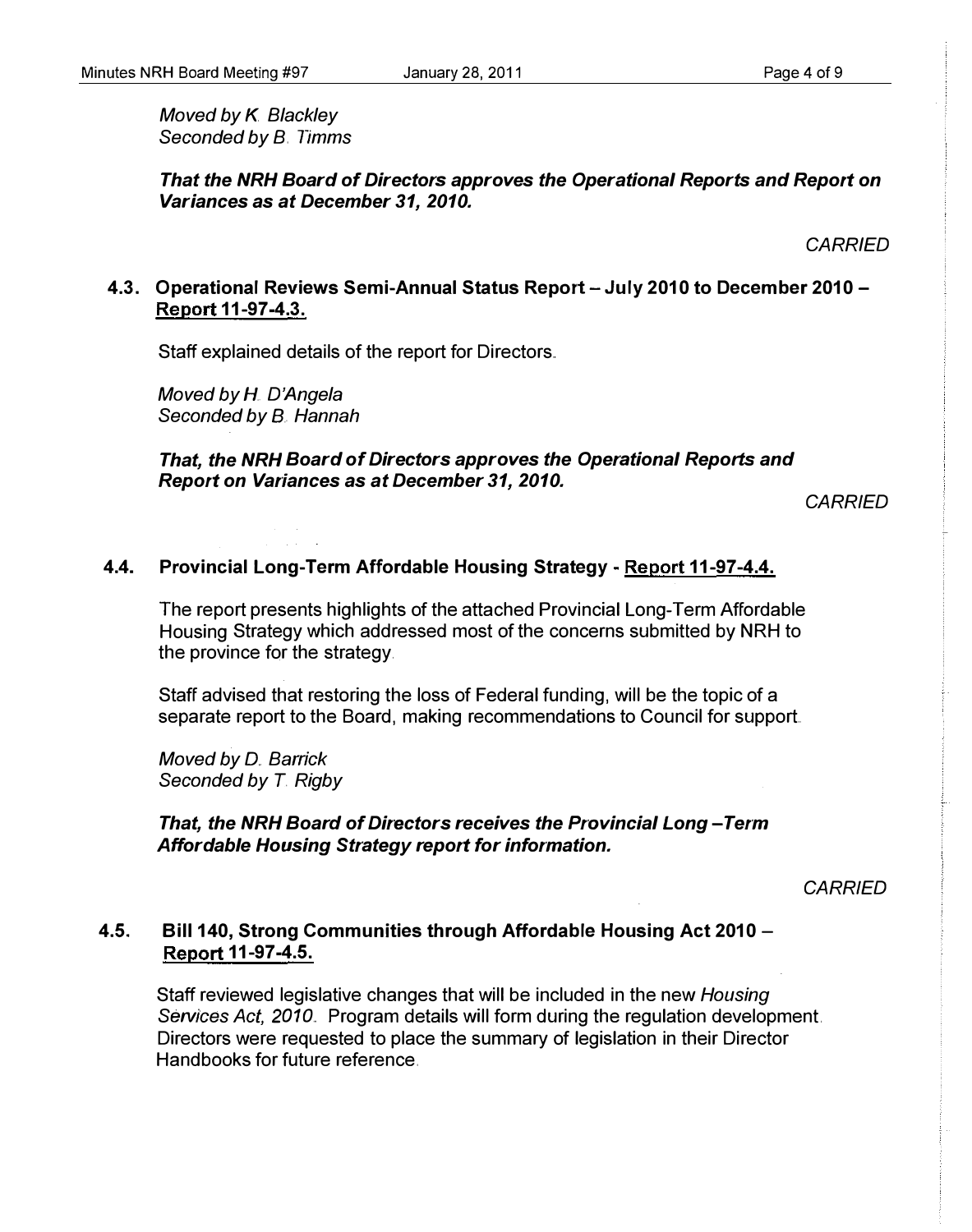Moved by P. O'Neill Seconded by A. King

### That the NRH Board of Directors receives the Bill 140, Strong Communities through Affordable Housing Act 2010 report for information.

### **CARRIED**

### 4.6. Not-for-Profit Corporations Act, 2010 - Report 11-97-4.6.

NRH was incorporated under the Corporations Act, the Not-for-Profit Corporations Act, 2010, once proclaimed, will supersede the Corporations Act A summary of the act provided by the Director of Legal Services was attached.

Moved by B. Hannah Seconded by T. Rigby

That, the NRH Board of Directors receives the Not-for-Profit Corporations Act, 2010 report for information.

**CARRIED** 

### 4.7. Updated 2010 - 2011 Business Plan - Report 11-97-4.7.

Six new activities were added to the plan for 2011 for Board approval. The Strategic Plan ends in 2011 and it is proposed that the development of a new one begin with a Strategic Planning session in April or May of this year ..

Moved by A. King Seconded by J. Osczypko

### That the NRH Board of Directors approves the changes to the 2010 - 2011 Business Plan.

**CARRIED** 

### 4.8. Initiation of 2011 Capital Budget - Report 11-97-4.8.

The 2011 Capital Program was prioritized to allow for earlier approval of high priority jobs pending Council's final approval of the 2011 capital budget The memo regarding Approval of Spending Limits During Interval Prior to the Approval of 2011 Budget Estimates was attached ..

Moved by T. Rigby Seconded by C. Jolliffe

That, the NRH Board of Directors recommends approval of the initiation of the NRH 2011 Capital Budget to Regional Council according to the priority described in this report.

**CARRIED**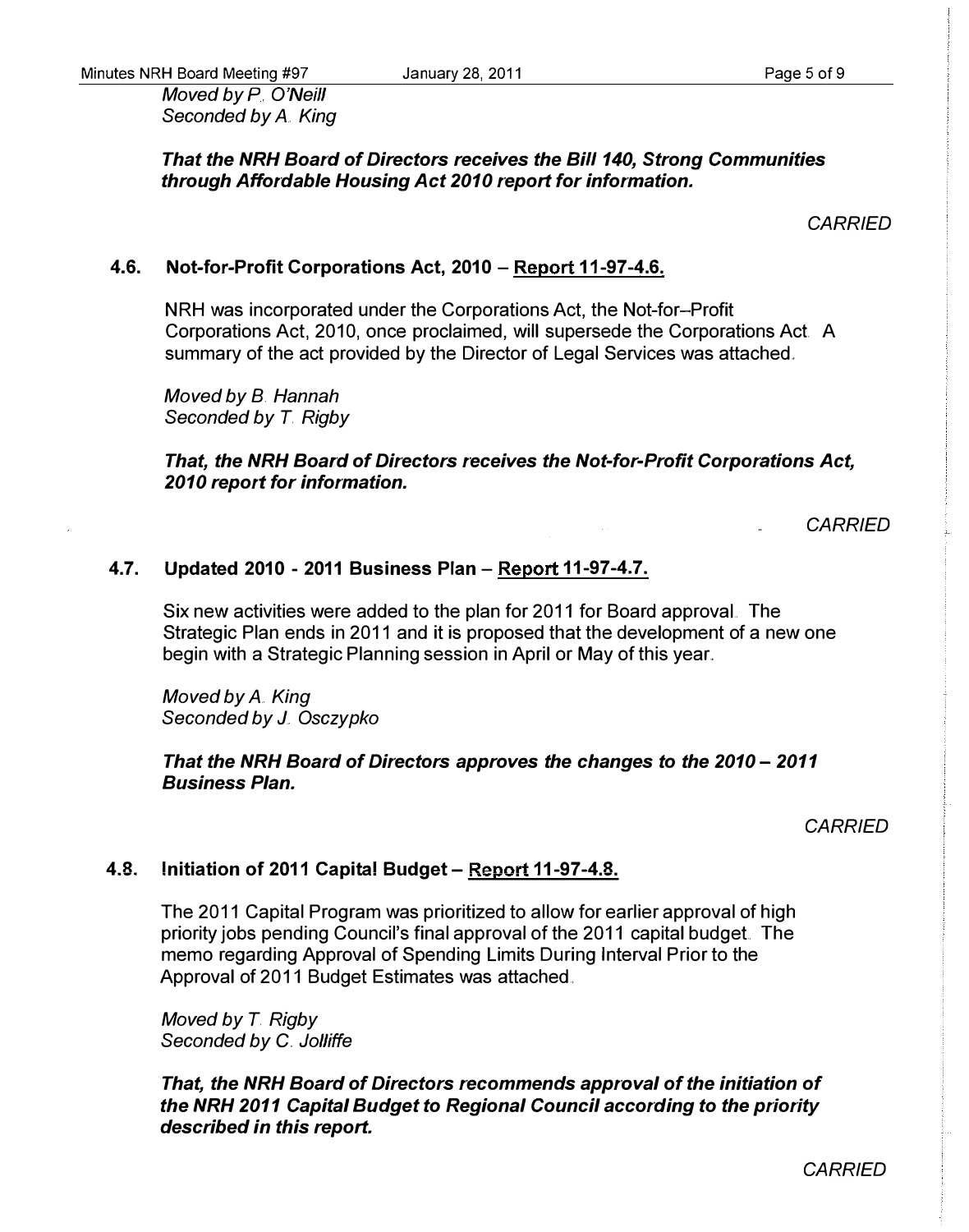### 5" General Manager's Report

The year-end surplus will be higher than originally thought. Once the final numbers are in, the Board may want to reconsider how they would like the surplus invested.

A short recess commenced at 10:26 AM. The meeting resumed at 10:35 AM..

### 6. Chair's Report

### Board Business

Election of Officers will be held at the next meeting.. Additionally, it is anticipated that Council will decide on the Public at Large recommendation, prior to the February NRH Board meeting, in which case, a general meeting will also be held in February, to elect the successful candidate to the Board.

Directors revisited the 2011 Meeting Schedule and it was agreed that all Board meetings will take place on the last Friday of each month, regardless of Council meetings. Any meeting dates needing to be changed will be considered on an individual basis.

### Governance Review

The chair advised that she spoke with Carolyn Kearns the governance consultant this week. It is anticipated that the report will go to the OASC meeting in March, then on to CounciL

### 3. Closed Session  $-10:38$  A M.

Moved by D.. Barrick Seconded by J. Osczypko

That the meeting move into closed session to consider information of a confidential nature relating to:

- 1. personal matters about an identifiable individual including municipal or local board employees - Public-at-Large Director Vacancy
- 2. the security of property of the municipality or local board Remedial Capital Work, NRH Community St. Catharines.,

CARRIED

3.1. Public at Large Director Vacancy

Moved by G. Marshall Seconded by K. Blackley

That, the Board approves the Nominations Committee recommended candidate and puts forward the recommendation to Council, as the Public-at-Large representative to fill the vacancy left by D. Eke for the balance of his term, to September 26, 2011.

**CARRIED**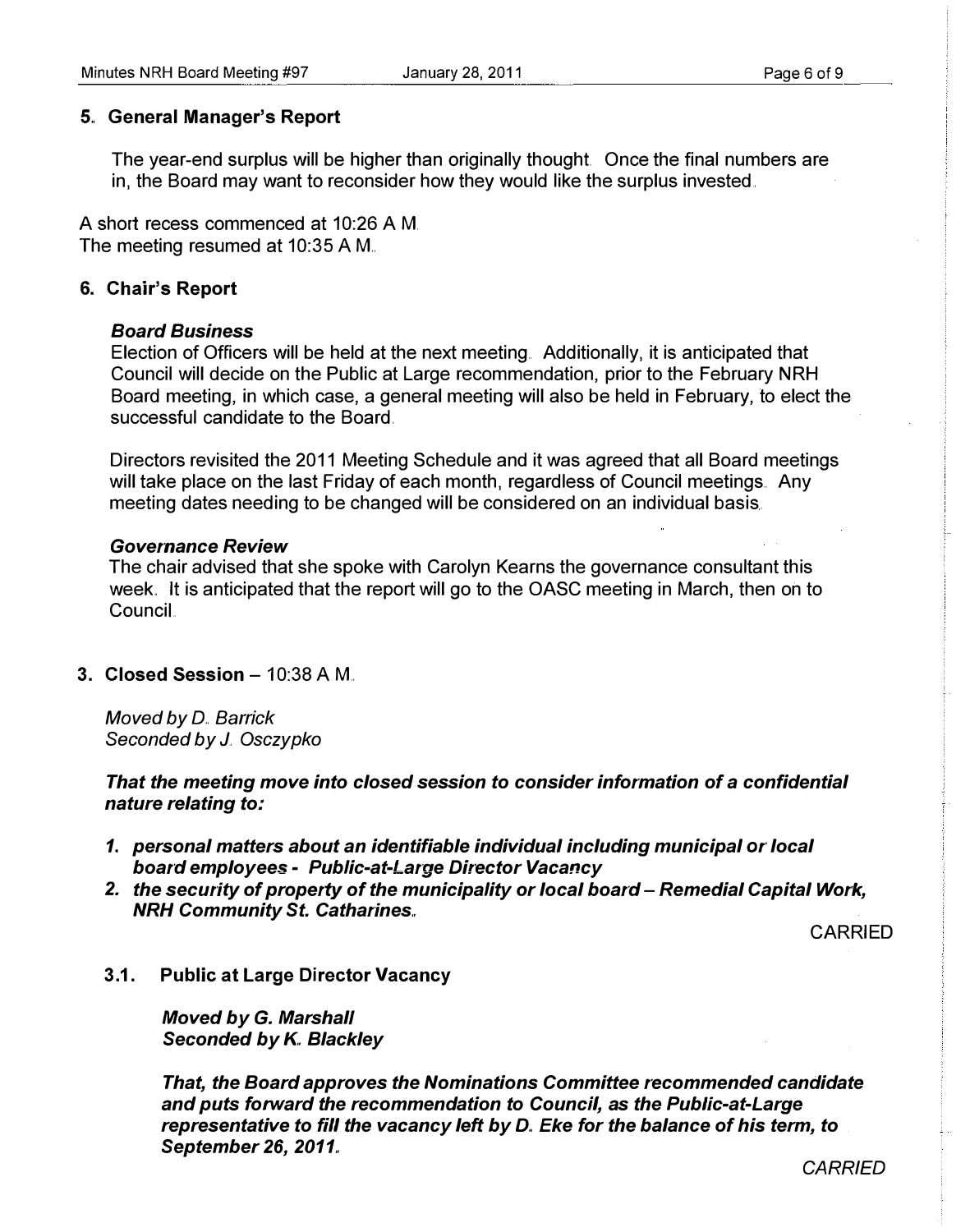T. Rigby left the meeting at 11 :00 AM..

#### 3.2. Security of Property - Remedial Capital Work, NRH Community st. Catharines

D. Barrick left the meeting at 11:25 A.M.

Moved by H. D'Angela Seconded by K. Blackley

That, in view of information now available, the amount transferred from the NRH Reserve Fund in 2011, be reduced to \$375,000 for remediation of issues in a NRH St. Catharines community, for the first year.

**CARRIED** 

11:27 A.M.

Moved by B. Hannah Seconded by A. King

That the Board rise with report.

**CARRIED** 

#### 7. Committee Reports

- 7.1. Executive Committee, Karen Murray, Chair No minutes.
- 7.2.. Governance Committee No minutes.
- 7.3. Investment Committee, H. D'Angela, Chair No minutes ..
- 7.4. Applicant/Tenant Appeals Committee

Minutes of the November 2, December 14, 2010 & January 11, 2011 appeal hearings, provided for information.

- 7. 5.. Tender Awards Committee, A King, Chair No minutes.
- 7.6. Operating Agreement Steering Committee, Karen Murray, Co-Chair No minutes.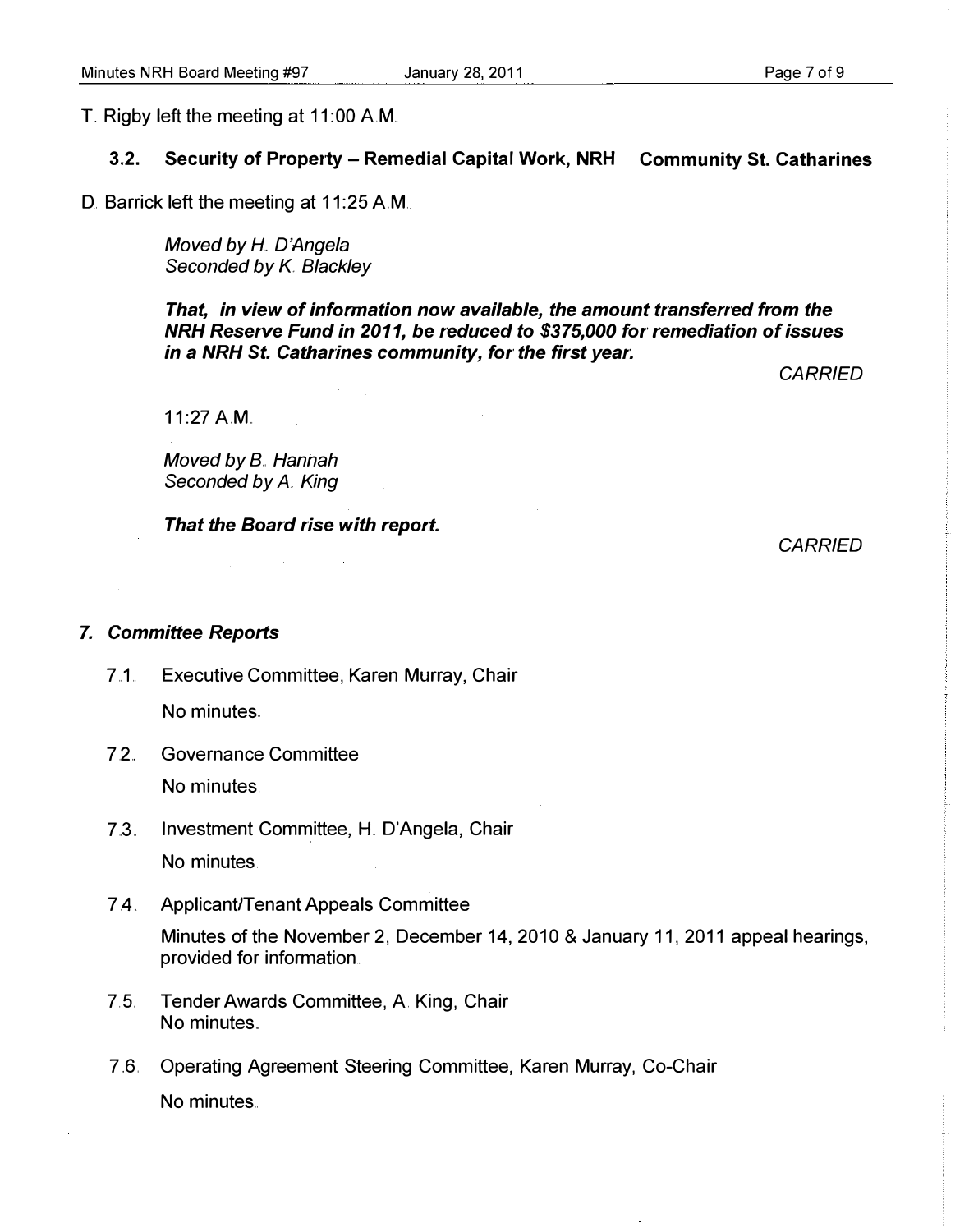- 7.7. Tenant Advisory Group, B. Hannah Notes/Minutes of the June & October 13, 2010 meetings was provided for information..
- 7..8. Housing Provider Advisory Group, C. Jolliffe, Chair No minutes.
- 7.9. Community Advisory Group, B. Baker, Chair No Minutes.

### 8. For information

8.1. Action Items from Previous Meetings

### Correspondence/Media

- 8.2.. Making music on McLaughlin, The Welland Tribune, January 12, 2011
- 8.3. Residents tie problems to subsidized housing, The Welland Tribune, January 6, 2011
- 9. BREAK  $-$  taken earlier
- 10. Presentation Regional Chair Burroughs at start of meeting.

### 11. Other Business

There was no other business.

### 12. Next Meeting

General Meeting for Election of Public at Large Director Election of Officers during Regular Meeting Friday, February 25, 2011 @ 9:00 AM. NRH Board Room Campbell East, 3rd Floor 2201 St. David's Road, Thorold, ON